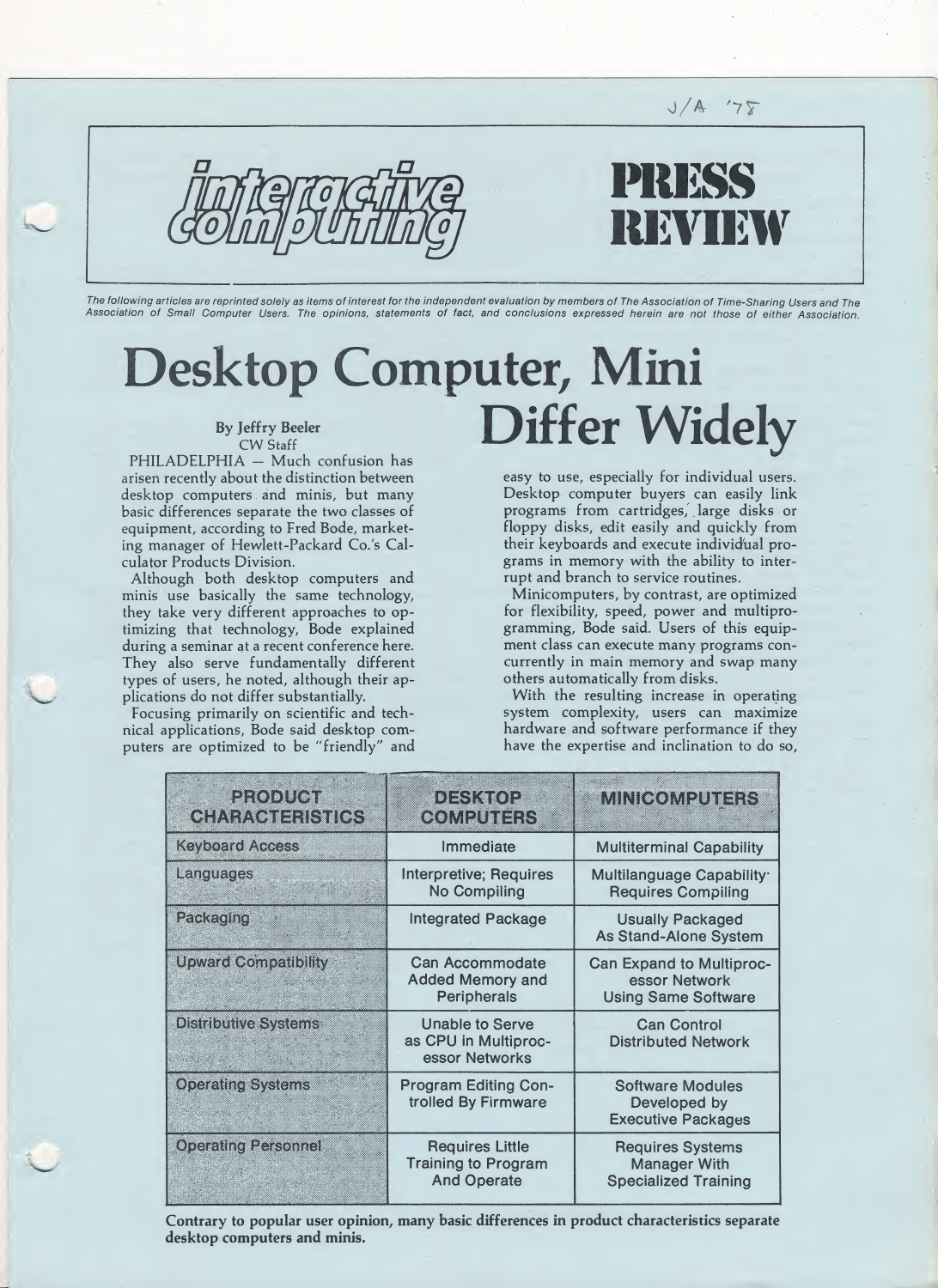#### the marketing manager said.

### Differences in Users

Because of the differences in how the two CPU classes optimize their technology, desktop computers primarily suit "professional noncomputer users," whereas minis mainly serve DP experts, Bode explained. In the former category, he included users like "scientists, engineers or business people who are experts in their professions [but who] do not necesarily want to become computer sophisticates."

In the latter category, he included users who "are experts at what they do but [who] in general have developed expertise in the use of computers as well." Such users demand flexible and expandable systems because they attack a much wider range of computing problems than users with little or no DP background, he said.

Bode partly attributed the frequent failure to understand the differences between desktop computers and minis to converging product trends. As desktop computers and minis have grown more alike in perform ance, cost and size, the line separating the two equipment classes has become increasingly blurred, he explained.

Bode also blamed the confusion on the origin of desktop computers. Most of the current leaders in that product market — Hewlett-Packard, Wang Laboratories, Inc.

and Tektronix, Inc. - began as programmable calculator manufacturers.

As a result, "many people still regard [desktop computers] as calculators with considerably less power and capability than

minicomputers."

Elsewhere in his address, Bode further contrasted desktop computers and minis by noting how they differ in the following product characteristics:

• Keyboard access. Desktop computers provide immediate or "live" keyboard access that allows users to perform many operations while running pro-

### grams.

Minicomputers, on the other hand, provide a multiterminal capability that allows concurrent program development and multistation operation in conversational or batch mode, Bode said.

• Languages. Most desktop computers use an interpretative language like Basic and APL, which users can run without compilation: Language selection depends on the firmware users specify when they buy their systems.

Minicomputers, by contrast, usually use Fortran, Cobol and other languages that require compiling. The language that mini users select is determined by the software they obtain for their systems. Bode explained.

• Packaging. Desktop com puters usually come in an integrated package incorporating all the peripherals that constitute a typical system, whereas minis are often configured as stand-alone units without peripherals, the HP executive noted.

• Upward compatibility. With desktop computers, this usually means "transportability of data and programs to larger machines via either data communications or some storage media like tapes, floppies and hard disks." Bode said.

With minicomputers, the concept means users applying the same set of software, can grow from a processor with a small memory base to a very large multiprocessor, multi-

#### disk system.

· Distributive systems. Although most desktop computers are compatible with and can report the results of their local processing to larger CPUs, they cannot serve as central processors in multiprocessor networks. Bode pointed out.

Late model minicomputers, however, usually come with operating systems that allow the machines to control distributed processing networks.

• Operating systems. Desk- top computers usually provide firmware-controlled editing capabilities that facilitate program development.

With most minis, on the other hand, users develop their software with the help of "very powerful" operating systems, Bode said. These executive packages permit the configuration of software modules like file managers, editors and device drivers.

• Operating personnel. Besides requiring little formal training to operate and program, desktop computers per mit easy access and can be easily modified to suit custom applications. With minis, by contrast, users require DP managers with specialized training to configure hardware/software systems and to coordinate the activities of their computer operators. Bode said.

Reprinted with permission, COMPUTERWORLD, May 8, 1978, ©Copyright CW Communications inc., Newton, MA 02160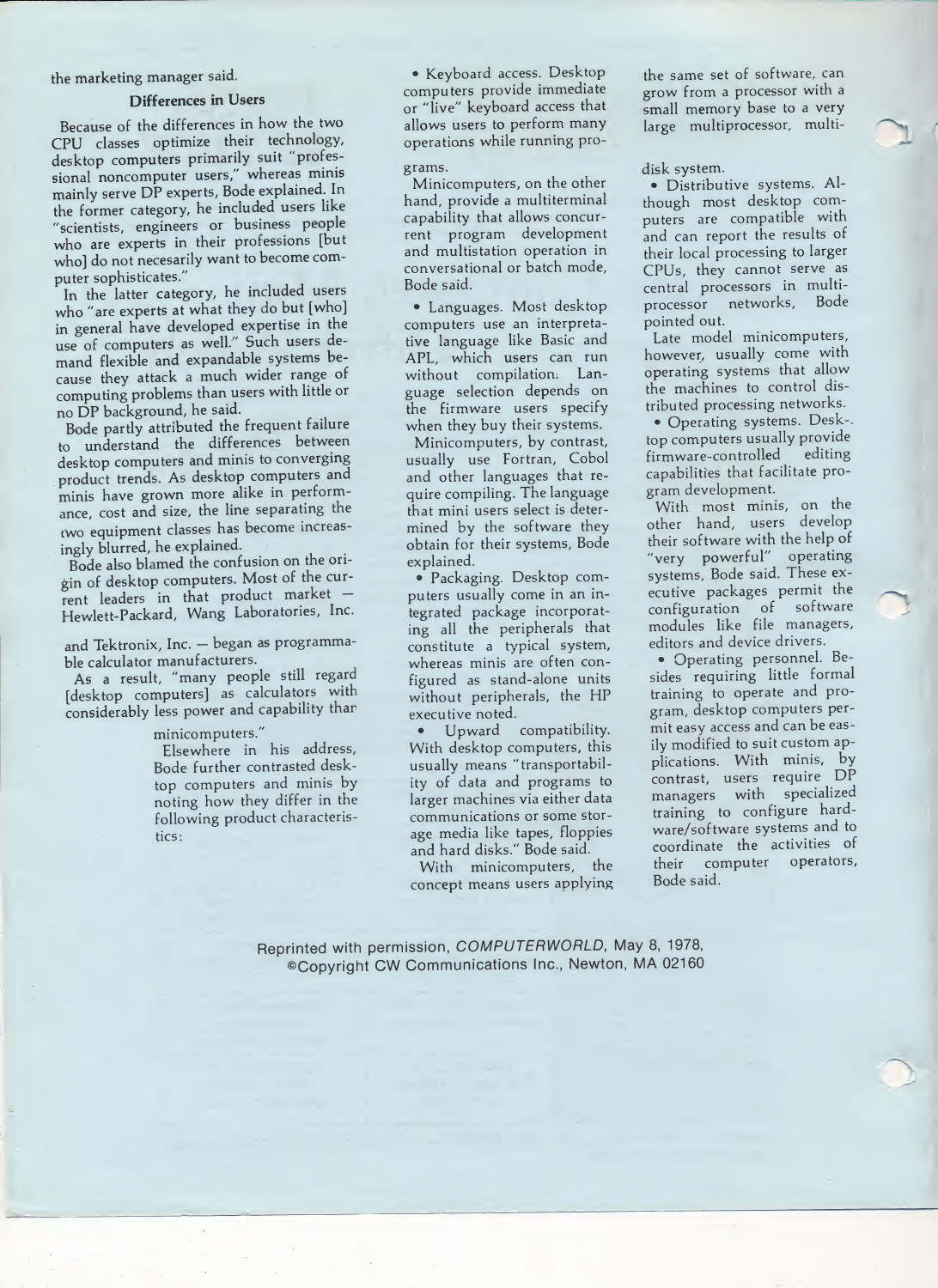# Take Vendor Claims With Salt, Microdata Executive Advises

### By Jeffry Beeler CW Staff

PHILADELPHIA — Consultants and other disinterested parties have long warned users to challenge minicomputer makers' glowing sales claims, but now the advice comes from one of the vendors — and in unusually hardnosed language.

"Be an extremely tough negotiator when you're in the market for a system, and make sure you get your vendor's key guarantees in writing," Jack Bertch, Microdata Corp.'s vice-president, warned prospective minicomputer owners at a recent seminar.

Although the DP industry is slowly shedding its reputation for unreliability and in adequate service, "caveat emptor still applies to hardware acquisition, and it will never disappear completely," Bertch said.

Outlining some pointers first-time users should keep in mind when selecting a minicomputer system, Bertch stressed the impor-

tance of not underestimating installation costs. "Estimate the total amount you will have to pay for your new system, then double the figure because no matter how carefully you try to predict your expenses, unanticipated costs will invariably arise," he said.

In choosing a prospective hardware supplier, users should list every capability they expect from a reliable vendor and then rate the available candidates in each performance category, Bertch recommended. Some of the selection criteria most frequently mentioned by companies that have already installed minicomputer systems include operating system software, vendor reputation, system reliability, price and field maintenance.

After rating each of the potential suppliers, users should compare their findings with the evaluations of current minicomputer users, Bertch continued.

> Consultants can also prove an "ii valuable" aid to first-time users, not just in selecting the right hardware vendor, but also in defining the users' needs and generating systems specifications, Bertch said. He advised prospective buyers to rely heavily on their consultants. "Drive your consultant nuts," he urged. "In most cases, it won't be such a long drive."

After a lengthy and thorough vendor evaluation has narrowed the field of potential hardware suppliers to a few candidates, first timers should visit local minicomputer users in their respective industries, Bertch recommended. "But," he added, "you should not limit

yourself to the installations chosen by the vendors because they will show you only their most successful accounts."

Rather, users should choose for themselves what sites they wish to visit, either by calling companies listed in the yellow pages of their local phone directories or by contacting International Data Corp. (IDC) in Waltham, Mass. "For a small fee, IDC can make available to you its prepared lists of computer users in every major city in the country," Bertch told his listeners.

If the final stage of vendor selection ends in indecision about two differently priced systems - all other factors being equal — users should pick the more expensive configuration, provided the difference in cost does not exceed 15%, he asserted.

Before making the final vendor selection, users should also prepare detailed plans for emergency computer backup, determine how often the hardware suppliers will perform preventive maintenance and how much it will cost, uncover any hidden expenses and find out if the vendors' software would be transportable during subsequent systems upgrades, Bertch advised.

"Very often, users acquire software only to discover later they can't continue to use the package when they expand their configurations," he explained.

After choosing a hardware supplier and specifying a system, first-time users should hire an attorney to review the contract and make sure it does not unduly favor the vendor. "In 90% of the cases, the contract does favor the<br>vendor," the Microdata executive the Microdata executive warned.